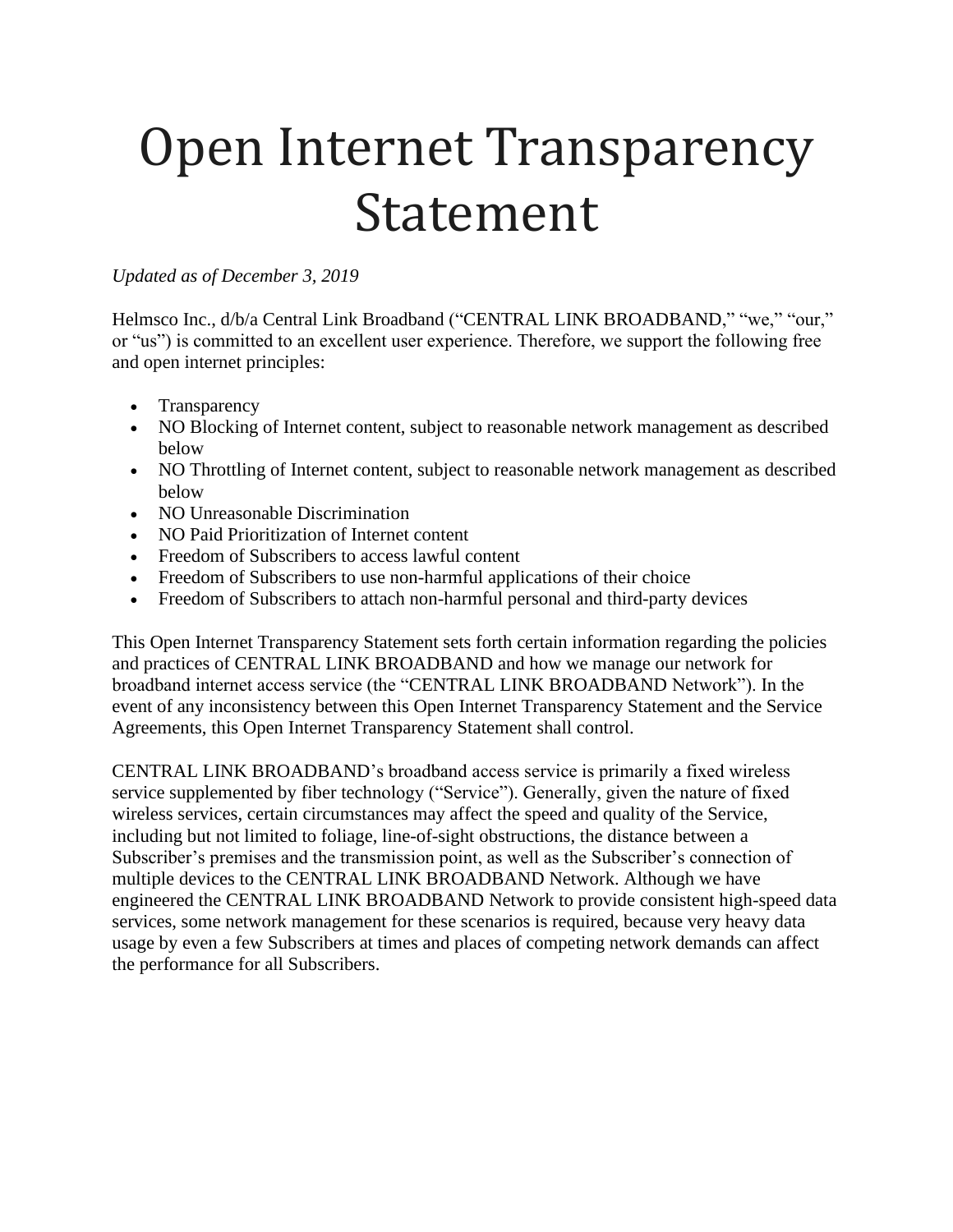## I. NETWORK MANAGEMENT PRACTICES

**A. Blocking:** Other than reasonable network management practices disclosed below, we do not block or otherwise prevent a Customer from lawful content.

**B. Throttling:** Other than reasonable network management practices disclosed below, we do not throttle or otherwise degrade or impair access to lawful Internet traffic on the basis of content, application, service, user, or use of a non-harmful device.

**C. Affiliated Prioritization:** We do not directly or indirectly favor some traffic over other traffic, including through the use of techniques such as traffic shaping, prioritization, or resource reservation, to benefit any of our affiliates, defined as an entity that controls, is controlled by, or is under common control with CENTRAL LINK BROADBAND.

**D. Paid Prioritization:** We do not directly or indirectly favor some traffic over other traffic, including through the use of techniques such as traffic shaping, prioritization, or resource reservation, in exchange for consideration, monetary or otherwise.

**E. Congestion Management:** Our Service is provided on a "best efforts" basis and our congestion management practices are in place to ensure that all Subscribers experience as highquality service under varying usage periods. Our typical frequency of congestion is typically between 5:00 PM and 11:00 PM local time. Subscribers select how much high-speed data they receive under a designated Service plan; the specific Service plan is set forth in the Confirmation of Sale ("COS"). In a manner consistent with our Service Agreement, we may monitor network traffic to ensure capacity is sufficient to maintain an efficient network load, to perform diagnostics and to otherwise manage and enhance the CENTRAL LINK BROADBAND Network. To help manage traffic on the CENTRAL LINK BROADBAND Network, during times of high demand, we may allocate available bandwidth among Subscribers on an equal basis, by account level. In addition, we may prioritize certain applications, such as public safety and voice, over other traffic types.

- 1. **i.** We may monitor traffic for our own internal purposes, including, but not limited to, billing, internal metrics, and first-party marketing purposes as permitted by law. We do not monitor traffic information through deep-packet inspection. We do not share any traffic information with unaffiliated third parties for non-network management purposes without your consent.
- 2. **ii.** If we determine, in our sole and reasonable discretion, that the manner in which a Customer is using the Service negatively impacts other Subscribers or the CENTRAL LINK BROADBAND Network, we reserve the right to apply additional congestion management techniques.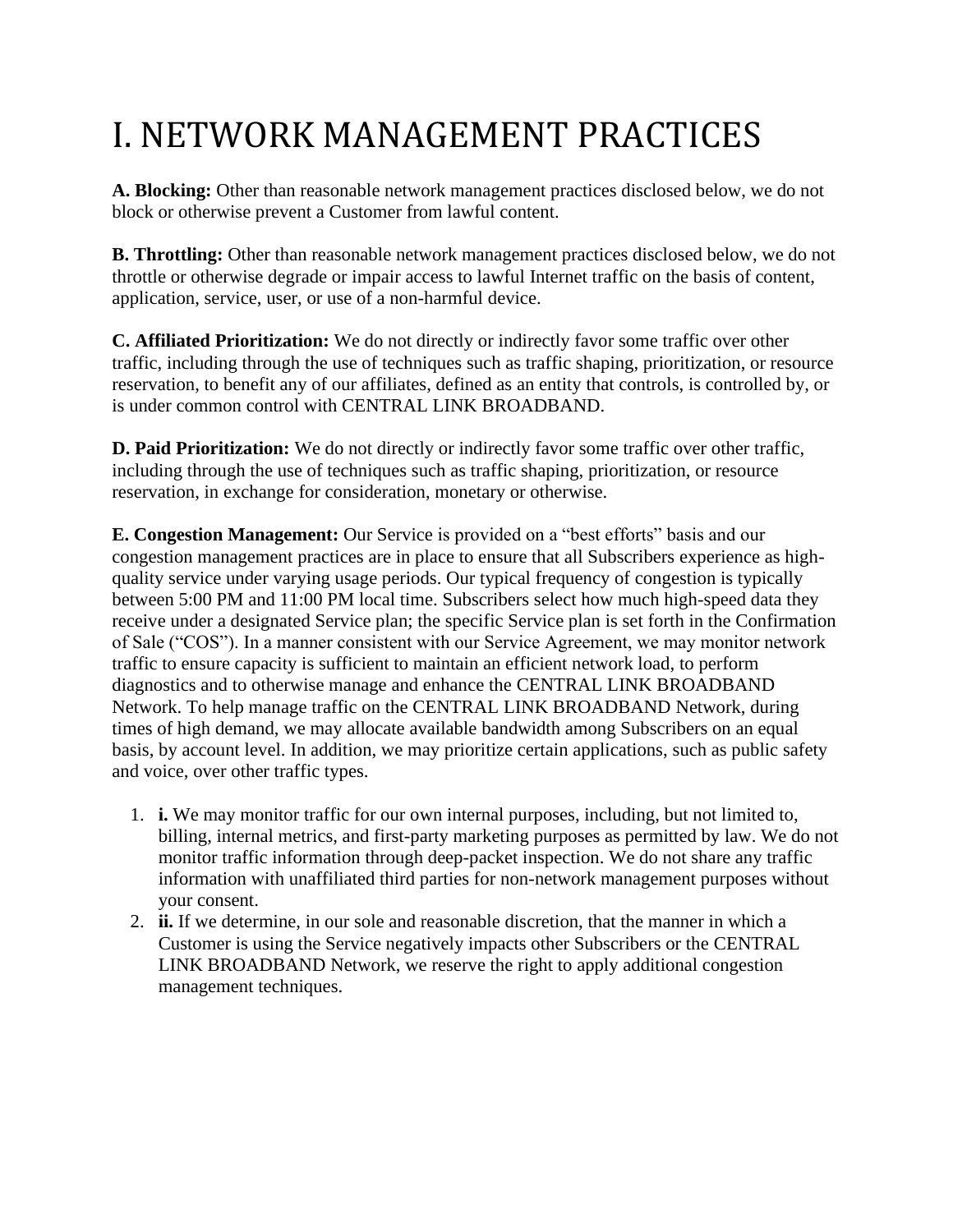**F. Application-Specific Behavior:** Subject to the qualification that CENTRAL LINK BROADBAND may reasonably limit or rate-control specific or classes of applications, or other specific protocols or protocol ports as set forth below, CENTRAL LINK BROADBAND generally treats all lawful applications identically. However, we reserve the right to block or limit access to any applications, ports or protocols that we determine, in our sole and reasonable discretion, may expose the CENTRAL LINK BROADBAND Network to potential legal liability, harm the CENTRAL LINK BROADBAND Network or otherwise interfere with or impair the experience of other users on the CENTRAL LINK BROADBAND Network. The CENTRAL LINK BROADBAND Network may also not support certain high-bandwidth video and voice applications, or peer-to-peer applications that carry unlawful or harmful content/software.

**G. Device Attachment Rules:** Generally, you do not need the approval to connect your own or a third party Internet-abled device to the CENTRAL LINK BROADBAND Network. CENTRAL LINK BROADBAND does not limit the types of devices that can be connected to the CENTRAL LINK BROADBAND Network, provided they are used for lawful purposes and do not harm the CENTRAL LINK BROADBAND Network or other Services, violate our Service Agreements, or harm other users of the CENTRAL LINK BROADBAND Network. However, if we determine, in our sole and reasonable discretion, that the connection of a particular type of device to the CENTRAL LINK BROADBAND Network negatively impacts other users or the CENTRAL LINK BROADBAND Network, or may expose us to potential legal liability, we reserve the right to limit or restrict Subscribers' ability to connect such type of device to the CENTRAL LINK BROADBAND Network. If you need technical support services to assist you in the installation and configuration of third-party devices, please contact that device manufacturer. Depending on your level of Service and your COS, there may be an additional fee for support services.

**H. Security:** We have taken reasonable physical, technical and administrative safeguards to protect the integrity and operations of the CENTRAL LINK BROADBAND Network. We monitor the CENTRAL LINK BROADBAND Network for security threats and may prohibit certain activity on the CENTRAL LINK BROADBAND Network that we may deem, in our sole and reasonable discretion, poses a potential risk to the CENTRAL LINK BROADBAND Network or to other Subscribers. Triggering conditions include but are not limited to denial of service activity, IP address or port scanning, excessive account login failures; or certain Internet addresses that are disruptive, malicious and typically persistent. If we notice excessive Customer connections, including but not limited to Wi-Fi connections, that are harmful or are commonly used to disrupt the normal use of the CENTRAL LINK BROADBAND Network or use by other Subscribers, we will attempt to notify the Customer to work collaboratively to remedy the issue to the extent possible; however, we reserve the right as a reasonable security practice, without advance notice, to block any Customer traffic, ports, protocols, devices, or applications (such as peer-to-peer applications that may carry malicious software or are known to be problematic) that we determine, in our sole and reasonable discretion, may cause harm to the CENTRAL LINK BROADBAND Network or to other Subscribers, or may expose us to potential legal liability.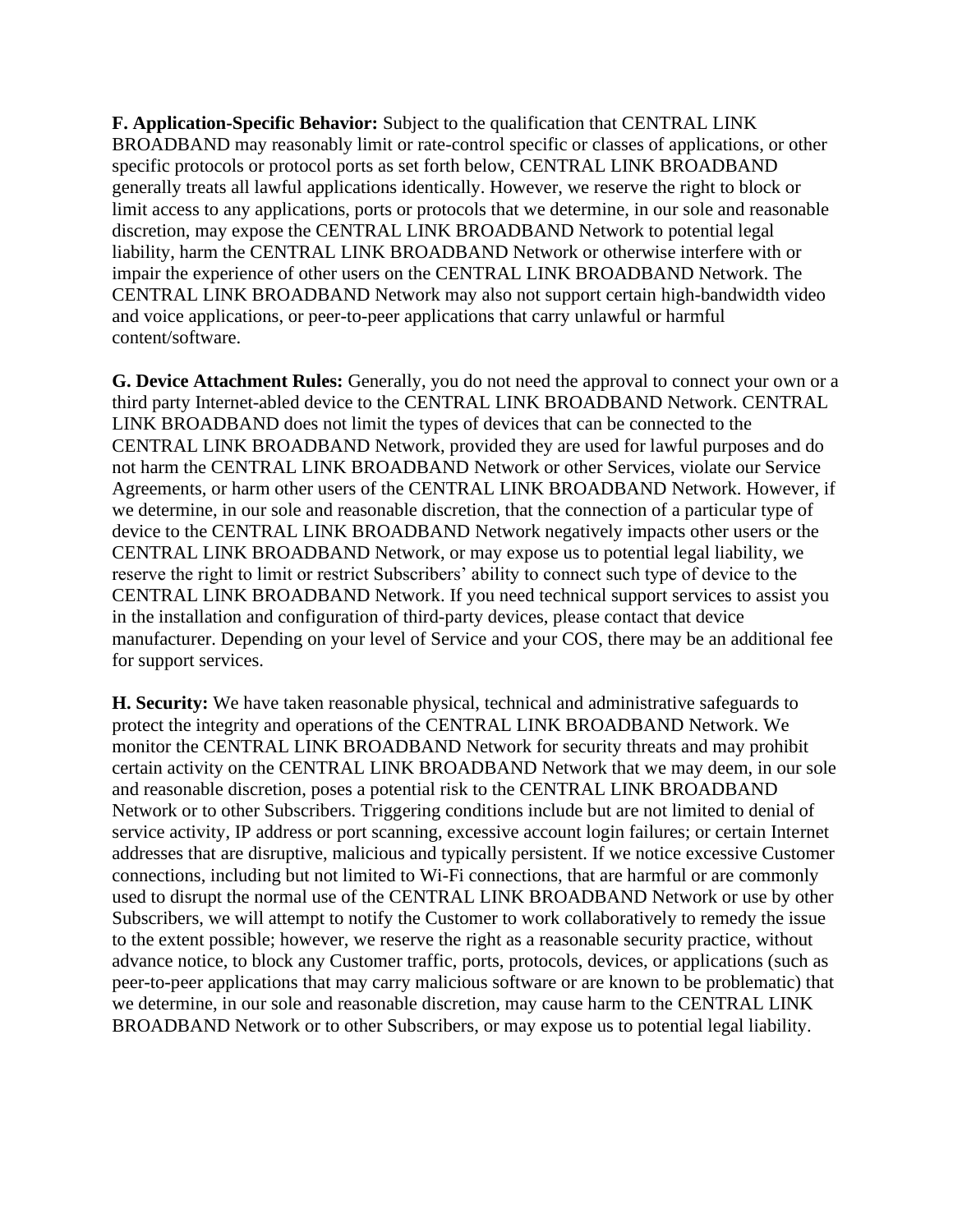### II. PERFORMANCE CHARACTERISTICS AND COMMERCIAL TERMS

Specific Service fees and rates for an individual Customer is set forth in the Subscriber's COS. Various information is also publicized on the CENTRAL LINK BROADBAND Website [www.centrallink.com](http://www.centrallink.com/)

**A. Service Description and Pricing:** Links to a current description of the categories of Internet access service offered to residential and business Subscribers are available here, including pricing, expected and actual access speed and latency, and the suitability of the service for realtime applications:

Latency, as used here, is the time that a data packet takes to travel from one point to another on the Internet, expressed in terms of round-trip time. The expected and actual round-trip latency expressed in milliseconds ("ms")—of the CENTRAL LINK BROADBAND Network is less than 99ms for all speed tiers.

We may update our speed and latency estimates at any time. If we do, our posted estimates control. CENTRAL LINK BROADBAND may advertise speeds and latency up to maximum speeds expected to be achieved through the device over our network. Several factors—including capacity constraints, network availability, environmental conditions, and your computer or device—may impact the actual speed and latency that you experience at any given time.

#### RESIDENTIAL

- 1. **Basic residential service plan --- \$62.31 tax included --**
- 2. **Business plans agreements vary** ---

**B. Impact of Non-Broadband Internet Access Service Data Services (also known as "Specialized Services"):** We do not offer data-related Specialized Services to Subscribers that will affect the last-mile capacity available for, and the performance of, our broadband Internet access Service offering. However, there may be a temporary slowing of Internet speed when using any of CENTRAL LINK BROADBAND's broadband (multiple users) services at the same time.

**C. Various Fees:** We will assess the following fees for our Services, where applicable. Please see our Service Agreements for pricing details.

- 1. **i.** Installation Fee
	- 1. **a.** Residential 2-year agreement \$199
	- 2. **b.** Business 2-year agreement \$199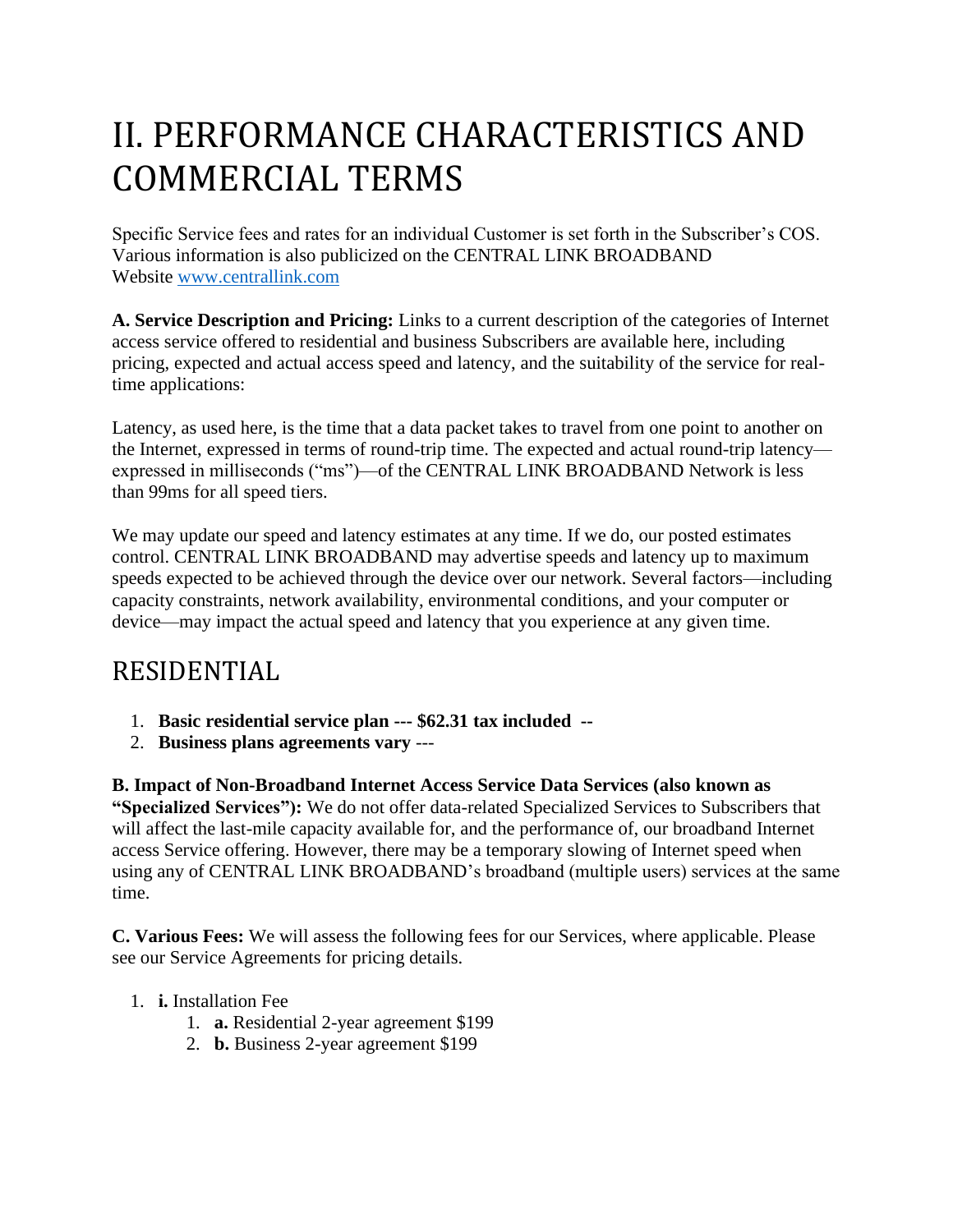- 2. **ii.** Late Payment Fee: after 15 days past due date; lesser of \$5.00 or the maximum amount permitted by applicable law.
- 3. **iii.** Early Termination Fee: \$400.00 or the remainder of contracted monthly plan selected by Subscriber (the lesser of the two).
- 4. **iv.** Reconnection Fee for Terminated Service Due to Non-Payment: Subscriber agrees to pay a reactivation fee of \$50 In addition, Subscriber must bring Subscriber's account up to date by making payment in full of any outstanding balance, fees, and charges along with first-month service subscription fee.
- 5. **v.** Equipment Re-Installation Fee: \$70
- 6. **vi.** ACH/Insufficient Funds Fee: \$25

**D. Fees for Additional Services:** A current description of the fees for additional network-related services can be found below:

- 1. **i.** Service call: \$70 (Non-Central Link Broadband caused issue)
- 2. **ii.** Move Service Fee: \$70

**E. Network Speeds:** The CENTRAL LINK BROADBAND Network is designed to help ensure that every Customer receives the speeds to which they have subscribed for standard service. CENTRAL LINK BROADBAND, however, cannot guarantee speeds at all times, as there are many factors and conditions beyond CENTRAL LINK BROADBAND's control that can affect Internet performance. Some of these external factors and conditions are:

- 1. **i.** Performance of Subscriber computer and/or router
- 2. **ii.** Type of connection to the Subscriber's own equipment (i.e., Wi-Fi)
- 3. **iii.** Congestion of websites and services on Internet
- 4. **iv.**Website or service limiting speeds on the Internet
- 5. **v.**Internet and equipment performance outside of the CENTRAL LINK BROADBAND Network

The CENTRAL LINK BROADBAND Services are advertised as "up to" certain speeds reflecting performance under ideal conditions. Without purchasing an expensive "dedicated" Internet connection, no Internet Service Provider can guarantee package speeds at all times.